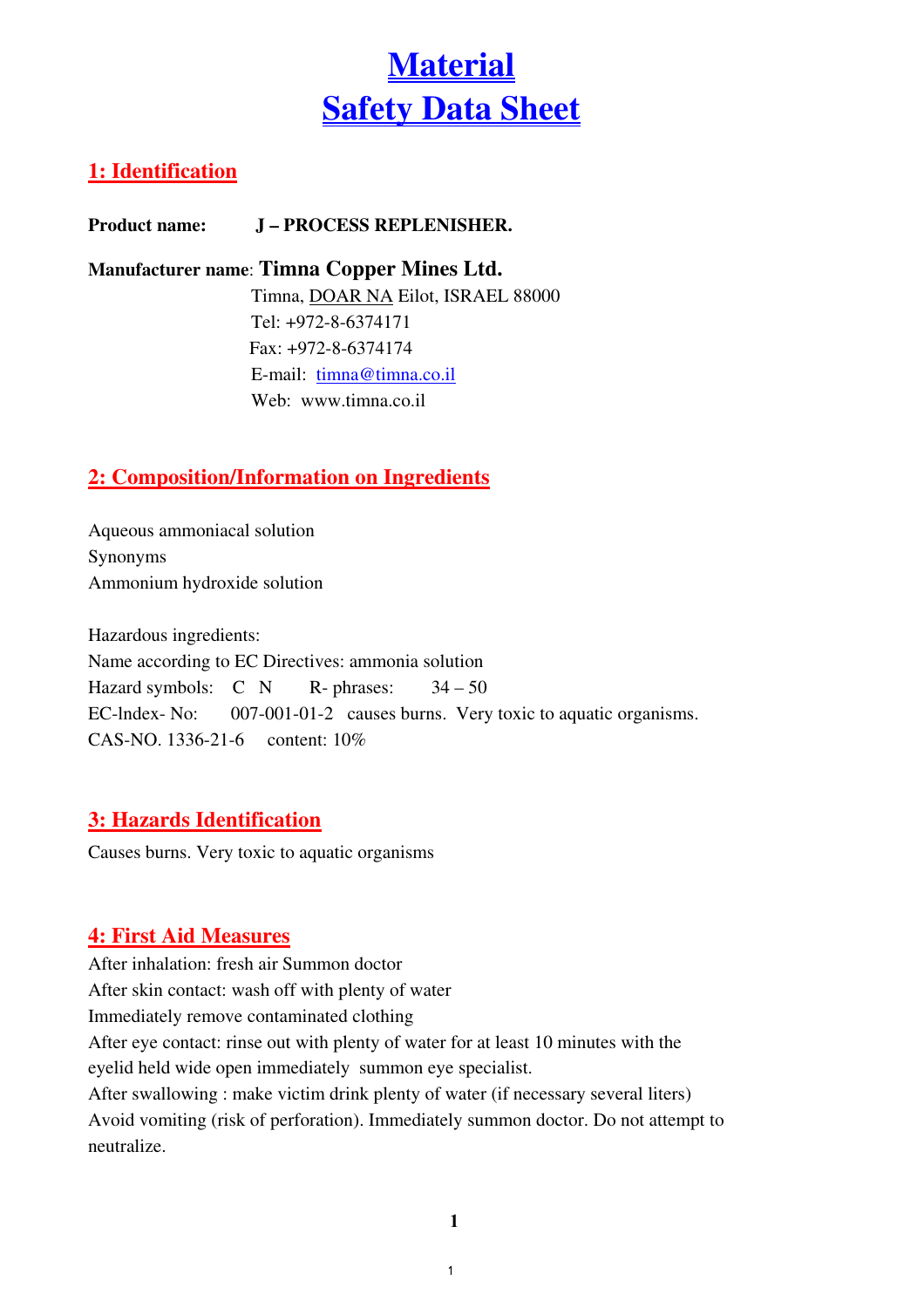#### 5: Fire-Fighting Measures

#### Suitable extinguishing media:

Powder, foam, spray, water fire extinguisher: powder, carbon dioxide

#### Special risks:

Non-combustible. Development of hazardous combustion gases or vapours possible in the event of fire.

#### Special protective equipment for fire fighting:

Do not stay in dangerous zone without suitable chemical protection clothing and self-contained breathing apparatus.

#### Other information:

Contain escaping vapours with water. Cool containers with water. Prevent fire-fighting water from entering surface water or groundwater.

## 6: Accidental Release Measures

#### Person-related precautionary measures:

Do not inhale vapours aerosols. Avoid substance contact.

#### Procedures for cleaning/absorption:

Take up with liquid-absorbent . Forward for disposal clean up affected area

#### Environmental-protection measures:

Do not allow to enter sewerage system

## Additional notes:

Render harmless: neutralize with dilute sulfuric acid

## 7: Handling and Storage

Handling No further requirements. Storage Tightly closed. In a well-ventilated place

-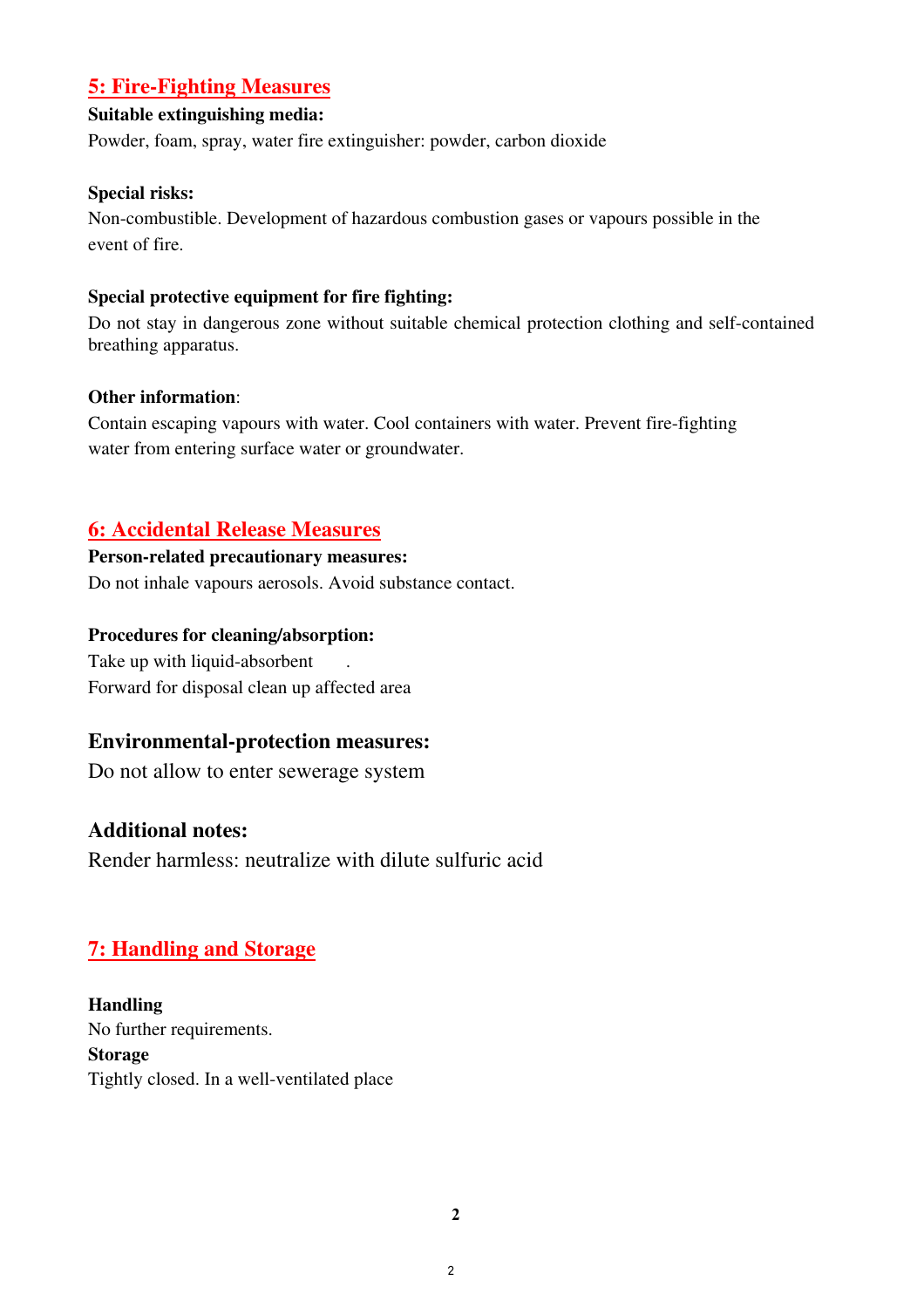#### 8: Exposure Control and Personal Protection

Specific control parameter MAK Germany (max. workplace conc.) Ammonia  $20$ ml/m<sup>3</sup> or  $14$ mg/m<sup>3</sup>

#### Personal protective equipment:

Respiratory protection: required when vapours / aerosols are generated .Filter k (acc, to DIN 3181) for  $NH<sub>3</sub>$ 

Eye protection: required

Hand protection: required

 Protective clothing should be selected specifically for the working place depending on concentration and quantity of the hazardous substance handled.

 The resistance of the protective clothing to chemicals should be ascertained with the respective supplier.

Other protective equipment: Suitable protective clothing Industrial hygiene:

Immediately change contaminated clothing. Apply skin. Protective barrier cream. Wash hands and face after working with substance.

#### 9: Physical and Chemical Properties

| Form:                   | liquid              |       |               |
|-------------------------|---------------------|-------|---------------|
| Color:                  | colorless           |       |               |
| Odor:                   | pungent             |       |               |
| Ph value                | (20C <sup>o</sup> ) |       | alkaline      |
| Ignition temperature    |                     |       | not available |
| Flash point             |                     |       | not available |
| <b>Explosion limits</b> |                     | lower | not available |
|                         |                     | Upper | not available |
|                         |                     |       |               |
|                         |                     |       |               |

Solubility in water (20) soluble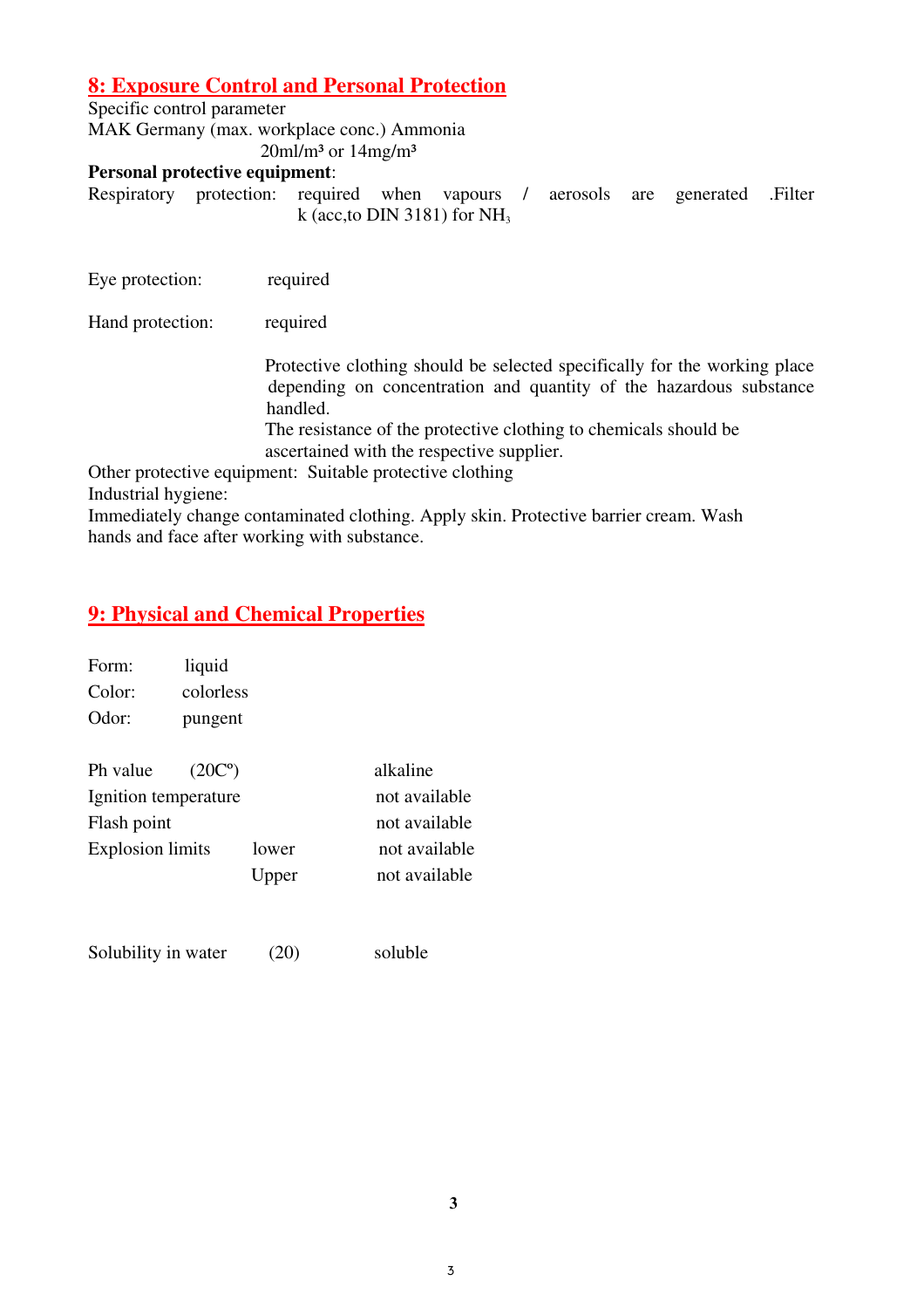## 10: Stability and Reactivity

Conditions to be avoided Heating. Substances to be avoided Alkalis (formation of ammonia), iodine, strong acids, halogens, mercury oxide, silver. Hazardous decomposition products In the event of fire: ammonia Further information Incompatible with various metals and metal alloys (i.e. zinc, copper) Explosible with air in a vaporous/gaseous state when heated.

# 11: Toxicological Information

Acute toxicity LD50 (oral, rat):330 mg/kg (anhydrous substance) LCLo (inhalation, human): 5000ppm(v) (anhydrous substance) LC50(inhalation, rat):2000ppm(v)/4h(ammonia)

The literature data available to us do not conform with the labeling prescribed by the EC. The Ec has dossiers of the manufacturers which have not been published.

## Subacute to chronic toxicity

An embryotoxic effect need not be feared when the threshold limit value is observed.

## Further toxicological information

After inhalation: possible symptoms : coughing , pulmonary oedema.

When vapours aerosols are generated: strong irritant effect.

After skin contact: possible effect after contact with substance : irritant and caustic effects ( dermatitis, necrosis ).

After swallowing: mucosal irritations, gastric pain , nausea , bloody vomiting, collapse, shock , dyspnoea , unconsciousness. Risk of perforation in the oesophagus and stomach.

## Further data

The product should be handled with the care usual when dealing with chemicals.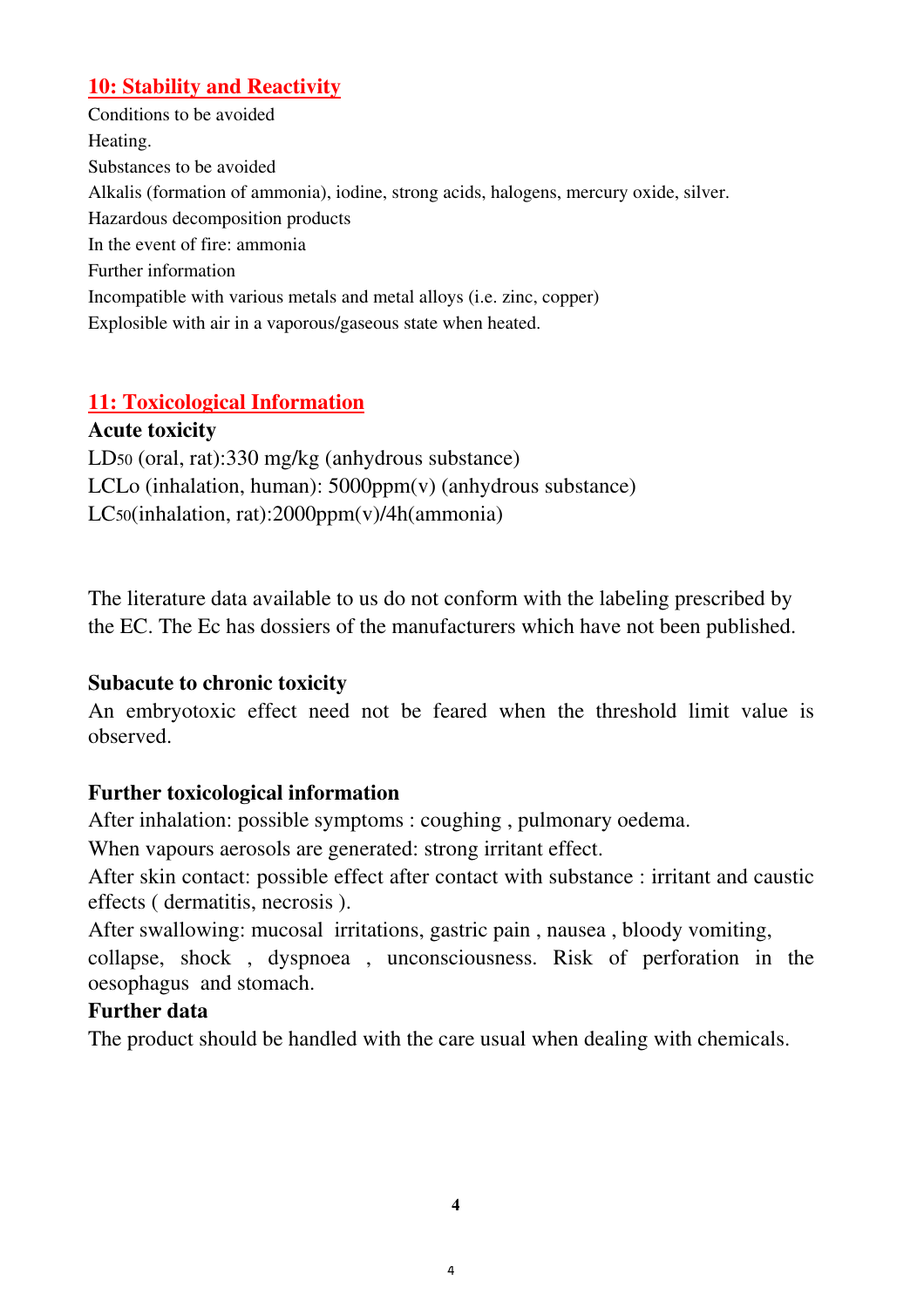# 12: Ecological Information

Behavior in environmental compartments: Evaluation number (FRG) (fish); 5.8; Evaluation number (FRG) (bacteria): 5.3; Evaluation number (FRG) (mammal): 3.0 Ecotoxic effects: Biological effects: Highly toxic for aquatic organisms. Harmful effect due cause Long-term adverse effects in the aquatic environment. Fish toxicity: P. promelas LC30: 0.74- 3.40 mg/96h; onchorhynchus mykiss LC 50: 0.16- 1.10mg/96 h: Daphnia toxicity: Daphnia magna LC50: 60mg/24h Aquatic organisms LC50: 10- 100mg/ 96H:

Further ecologic data: Do not allow to enter waters, waste water, or soil

## 13: Disposal Considerations

#### Product:

There are no uniform EC Regulations for the disposal of chemicals or residues. Chemical Residues generally count as special waste .The disposal of the latter is regulated in the EC member countries through corresponding laws and regulations. We recommend that you contact either the authorities in charge or approved waste disposal companies which will advise you on how to dispose of special waste.

Packaging:

Disposal in compliance with official regulations. Handle contaminated packaging in the same way as the substance itself .if not officially specified differently, non-contaminated packaging may be treated like household waste or recycled.

## 14: Transport Information

| Transport over land ADR/RID and GGVS/GGVE (Germany)                                                                                                                                                     |                   |                                          |                      |                      |  |  |
|---------------------------------------------------------------------------------------------------------------------------------------------------------------------------------------------------------|-------------------|------------------------------------------|----------------------|----------------------|--|--|
| GGVS/GGVE class:                                                                                                                                                                                        | 8                 | Number and letter $\,$ 43 $\,^{\circ}$   |                      |                      |  |  |
| ADR/RID class :                                                                                                                                                                                         | 8                 | Number and letter $43 \, \text{C}^\circ$ |                      |                      |  |  |
| Name of material:                                                                                                                                                                                       | 2672              | DILUTED AMMONIA SOLUTION                 |                      |                      |  |  |
| <b>River transport AND/ADNR</b>                                                                                                                                                                         |                   |                                          |                      |                      |  |  |
| Not examined                                                                                                                                                                                            |                   |                                          |                      |                      |  |  |
| Sea transport IMDG                                                                                                                                                                                      |                   |                                          |                      |                      |  |  |
| IMDG class: $8$ UN-No 2672                                                                                                                                                                              |                   |                                          | packaging group: III |                      |  |  |
| Ems: 8-06                                                                                                                                                                                               | <b>MFAG</b> : 723 |                                          |                      |                      |  |  |
| Correct technical name: DILUTED AMMONIA SOLUTION                                                                                                                                                        |                   |                                          |                      |                      |  |  |
| Air transport ICAO-TI and IATA-DGR                                                                                                                                                                      |                   |                                          |                      |                      |  |  |
| ICAO/IATA class: 8                                                                                                                                                                                      |                   | UN/ID-No                                 | 2672                 | packaging group: III |  |  |
| The transport regulations are cited according to international regulations and in the form<br>applicable in Germany (GGVS/GGVE). Possible national deviations in other countries are not<br>considered. |                   |                                          |                      |                      |  |  |

 $\overline{5}$ 

5